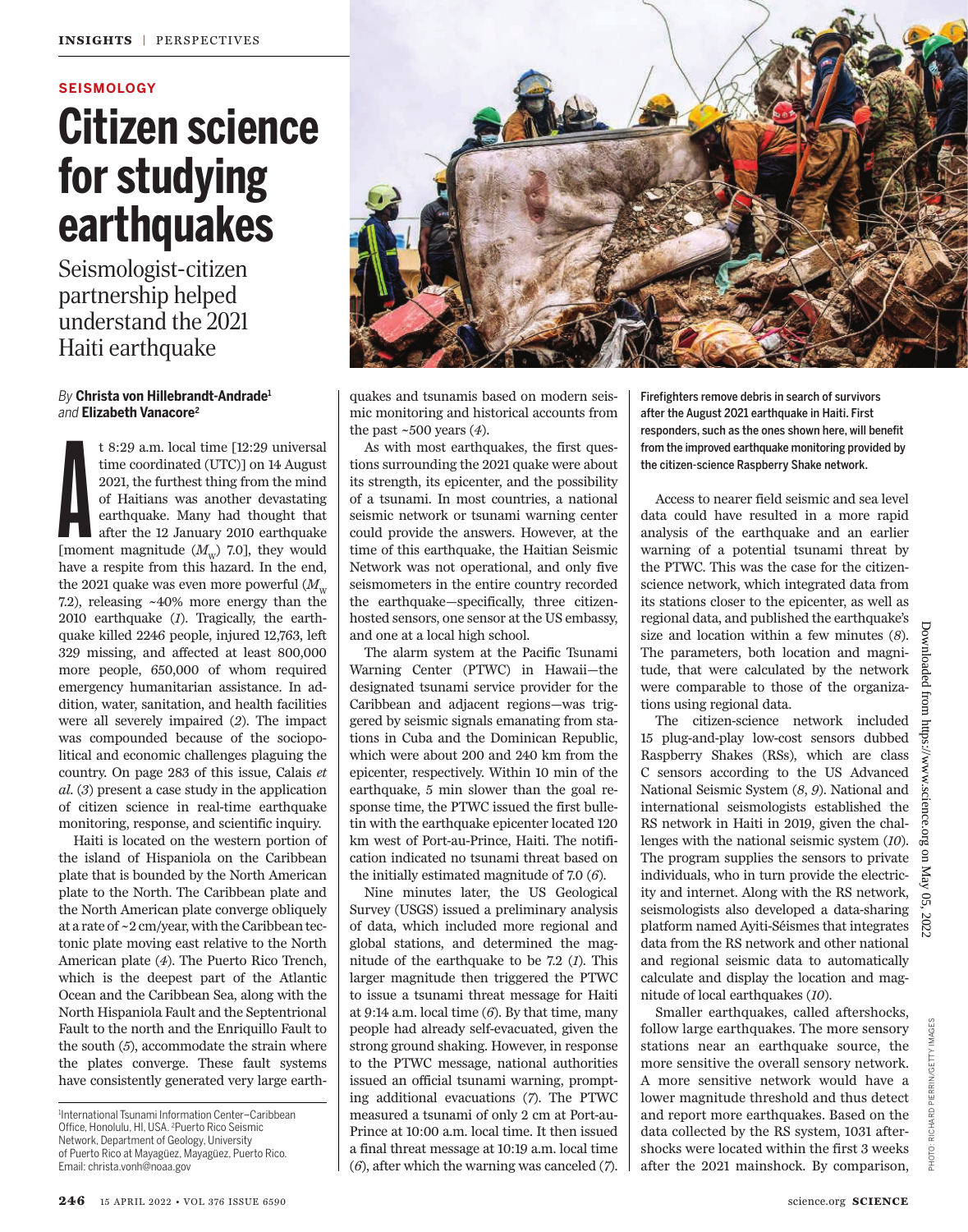the USGS only reported 37 aftershocks in the same time period.

Aftershocks can also be forecasted, but this depends upon the timely and accurate detection of earthquakes; lowering the magnitude threshold of the data used in the forecast model leads to improved aftershock forecasting. The RS network in Haiti demonstrates that these class C sensors can improve earthquake data catalogs that serve as inputs for aftershock forecasting.

Another important question to answer is what fault or faults are responsible for the shaking. With the earthquake locations obtained using the RS data, Calais *et al*. determined the source of the activity to be an eastwest fault zone ~80 km long with seismicity concentrated in two clusters. They also determined that the cluster to the east, which included the mainshock, was associated with vertical motion along the Enriquillo Fault. Meanwhile, the second cluster further to the west along the Ravine du Sud Fault was associated with lateral motion. The identification of the clusters was possible thanks to the lower magnitude detection threshold of the citizen-science network, thus demonstrating that low-cost sensors can also provide valuable scientific information.

The use and expansion of the low-cost class C sensors will not replace the need for national and regional seismic networks but do provide an avenue to expand network coverage in regions with logistical, economic, geographical, or other challenges that limit possible installation of class A and B sensors. The science-public partnership and the expanded use of RSs or similar instruments, such as in Haiti, also provide a possible avenue to expand earthquake-monitoring capabilities to underserved communities to foster disaster risk reduction.  $\blacksquare$ 

#### **REFERENCES AND NOTES**

- 1. USGS, M 7.2 Nippes, Haiti; https://earthquake.usgs. gov/earthquakes/eventpage/us6000f65h/executive.
- 2. Reliefweb, Haiti: Earthquake situation report no. 8 Final (29 November 2021); https://reliefweb.int/report/haiti/ haiti-earthquake-situation-report-no-8-final-29november-2021.
- 
- 3. E. Calais *et al*., *Science*376, 283 (2022). 4. W. H. Bakun, C. H. Flores, U. S. ten Brink, *Bull. Seismol. Soc. Am*. 102, 18 (2012).
- 5. S. Symithe, E. Calais, J. B. de Chabalier, R. Robertson, M. Higgins, *J. Geophys. Res. Solid Earth* 120, 3748 (2015).
- 6. National Oceanic and Atmospheric Administration– National Weather Service, U.S. Tsunami Warning System; https://tsunami.gov [accessed 23 February 2022].
- 7. United Nations Educational, Scientific and Cultural Organization–Intergovernmental Oceanographic Commission (UNESCO/IOC) Caribbean Tsunami Information Center; https://www.ctic.ioc-unesco.org/ [accessed 18 February 2022].
- 8. E. Calais *et al*., *Front. Earth Sci.*8, 122 (2020).
- Working Group on Instrumentation, Siting, Installation, and Site Metadata of the Advanced National Seismic System Technical Integration Committee, "Instrumentation Guidelines for the Advanced National Seismic System" (Open-File Report 2008–1262, USGS, 2020); http://pubs.usgs.gov/of/2008/1262.
- 10. Ayiti-SEISMES; https://ayiti.unice.fr/ayiti-seismes/.

#### **METABOLISM**

# **Complex regulation of fatty liver disease**

Hepatic lipogenesis is fine-tuned by mechanistic target of rapamycin (mTOR) signaling

#### By Henry N. Ginsberg<sup>1</sup> and Arya Mani<sup>2</sup>

% on<br>alcoholic fatty liver disease (NAFLD) is an umbrella term for hepatic abnormalities, including steatosis (fat accumulation, NAFL) and nonalcoholic steat<br>ohepatitis (NASH), which is NAFL plus hepatic injury, inflammat onalcoholic fatty liver disease (NAFLD) is an umbrella term for hepatic abnormalities, including steatosis (fat accumulation, NAFL) and nonalcoholic steatohepatitis (NASH), which is NAFL plus hepatic injury, inflammation, and worldwide and results from the inability of the liver to maintain lipid homeostasis, leading to accumulation of triglyceride (TG), the major energy-storage molecule in mammals. Obesity, insulin resistance, and diabetes mellitus are drivers of NAFLD, so it is not surprising that mechanistic target of rapamycin (mTOR), which sits at the crossroads of nutrient signaling (*2*), plays a critical role in its etiology. It was also expected that the role of mTOR would be complex, but the extent of this complexity seems endless. On page 364 of this issue, Gosis *et al*. (*3*) present evidence that selective inhibition of a noncanonical arm of mTOR complex 1 (mTORC1) signaling inhibits hepatic de novo lipogenesis (DNL) and protects mice from NAFLD.

The normal liver contains between 15 and 75 g of hepatic TG (1 to 5% of an ~1500-g total liver weight). In NAFL, liver fat may increase to 20 to 30% of a 2000-g liver, or ~500 g of hepatic TG. Steatosis can lead to substantial hepatic pathology, including cirrhosis and hepatocellular carcinoma. Four major metabolic processes regulate hepatic TG amounts. The major driver of TG accumulation, which accounts for 65 to 70% of hepatic TG, is delivery of plasma albumin-bound fatty acids (FAs), which are derived mainly from adipose tissue (*4*). The second pathway for accumulation is DNL, which is the synthesis of TG from acetyl–coenzyme A derived mainly from metabolism of glucose in the mitochondria. DNL can account for 5 to 30% of hepatic TG (*4*, *5*). The two pathways responsible for "disposing" of hepatic TG and maintaining normal hepatic TG content are oxidation of

<sup>1</sup>Department of Medicine, Irving Institute for Clinical and Translational Research, Columbia University Vagelos College of Physicians and Surgeons, New York, NY, USA. <sup>2</sup>Department of Medicine, Yale Cardiovascular Research Center, Yale University School of Medicine, New Haven, CT, USA. Email: hng1@cumc.columbia.edu

FAs and secretion of TG in very-low-density lipoprotein (VLDL). All of these pathways, which are altered in individuals with insulin resistance, obesity, and diabetes mellitus, are regulated, at least in part, by mTOR.

mTOR was identified in the mid-1990s as a protein kinase that was the target of the immunosuppressive drug rapamycin, when in complex with 12-kDa FK506-binding protein (FKBP12) (*2*, *6*, *7*). Subsequently, the involvement of mTOR in many central cellular functions beyond immunosuppression was identified, as were two key regulatory components. mTOR exists in two distinct complexes: regulatory-associated protein of mTOR (RAPTOR) "defines" mTORC1, and rapamycin-insensitive companion of mTOR (RICTOR) defines mTORC2. There is a detailed understanding of the regulation of each mTORC by numerous proteins as well as the many downstream processes regulated by each, depending on signals from hormones, nutrients, and energy-producing pathways (*2*). The number of molecules involved, as well as the many autoregulatory feedback loops, suggests that there are more molecules and pathways left to be discovered, as in the case of NAFLD and DNL.

A link between insulin signaling and the sterol-regulatory element binding proteins (SREBPs), particularly SREBP-1c, was demonstrated in the late 1990s (*8*, *9*). Subsequent studies showed that insulin signaling, through its hepatic receptor, is required for the proteolytic processing and transport to the nucleus of SREBP-1c, where it transcriptionally activates several genes required for DNL. Further studies generated inconsistent and sometimes conflicting data regarding the regulation of DNL by mTORC1. For example, studies indicated that deletion of *Raptor*, which reduced mTORC1 activity, or deletion of tuberous sclerosis complex 1 (*Tsc1*) or *Tsc2*, which activated mTORC1, both resulted in reduced DNL and protection from hepatic steatosis in mice (*10*, *11*). Gosis *et al*. attempted to clarify these conflicting data. They identified a noncanonical pathway involving the protein folliculin (FLCN) that, when depleted in livers of mice, results in suppressed SREBP-1c activity and DNL, with protection against NAFLD.

<sup>10.1126/</sup>science.abo5378